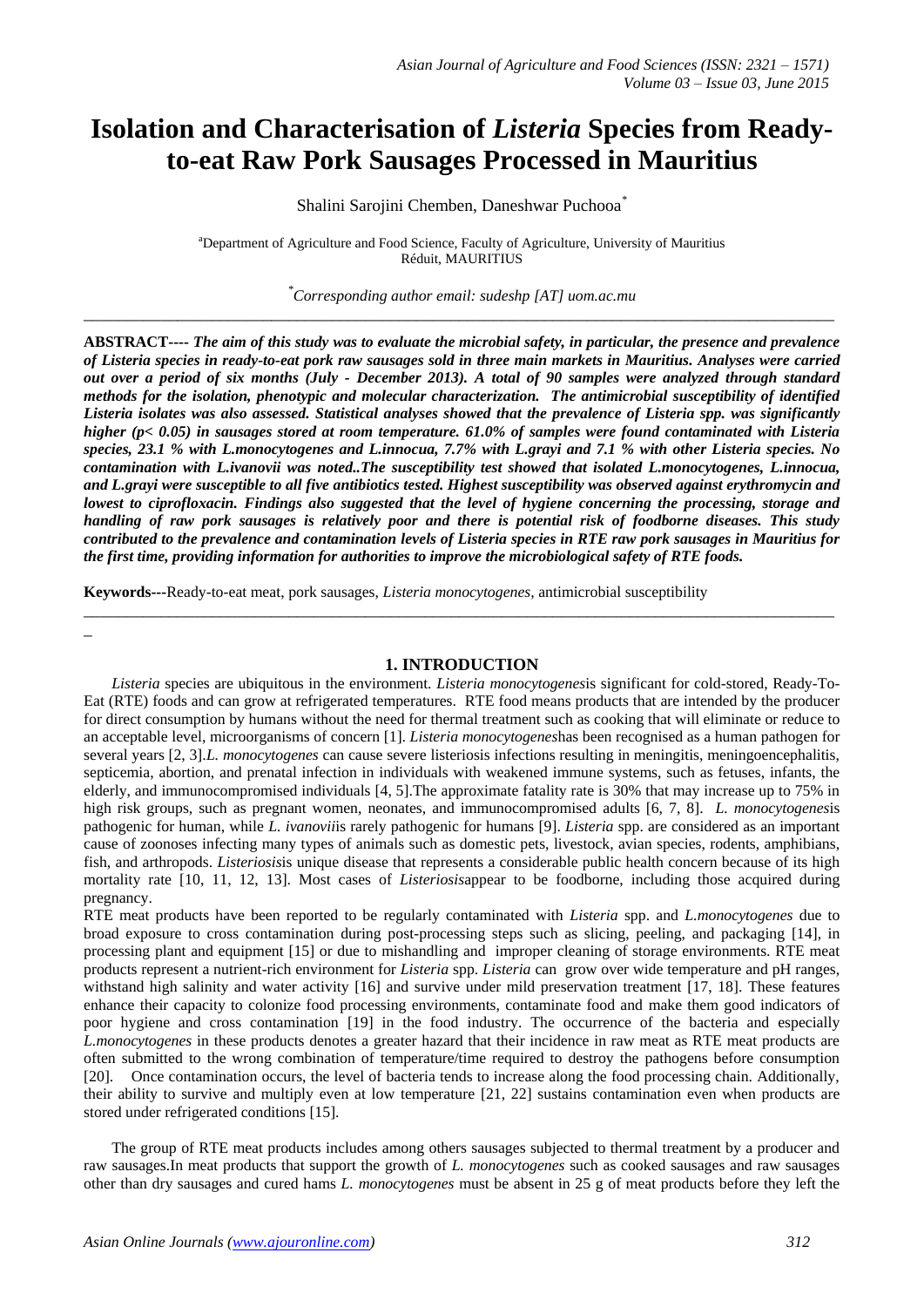immediate control of the producer and lower than 100 cfu/g in products placed on the market during their shelf-life [1]. The prevalence of *L*.*monocytogenes*in RTE food is commonly reported in high rates in different parts of world. *L. monocytogenes*was detected in Spanish-style sausage (3.7%), blood sausage (11.1%), cooked meat samples (8.8%), different RTE foods (7.3%) and in in-store-packaged deli meat products (8.5%) [23, 24, 25]. A USDA-FSIS survey published in 2001 showed that 1-10% of retail RTE meat and poultry products were contaminated with *L. monocytogenes*[26]. However, a study in Australia reported a low prevalence (0.2%) of *L. monocytogenes*in these products [27]. No published information on the status of food borne listeriosis in Mauritius is available. The objective of this study was to investigate the presence of *Listeria* spp. and, in particular,*L.monocytogenes* in RTE pork sausages processed in Mauritius and to assess the susceptibility of the *Listeria* isolates to different antibiotics.

### **2. MATERIALS AND METHODS**

#### *2.1 Sample collection*

The study was conducted on RTE raw meat sausages (raw smoked pork sausages). All products were classified as ready-to-eat and required no further cooking by the consumer. The sampling sites were distributed through three main markets in Mauritius situated in Port Louis, Rose Hill and Curepipe and, visited by a high number of consumers on a daily basis. The products were packed in individual packaging or were distributed without packaging. Also, some products were displayed at room temperature while others were refrigerated. Five replicates of pork sausages stored at room and refrigerated temperatures were collected from each market at intervals of two weeks between July 2013 and December 2013. All of the samples were kept below  $4^0C$  during transportation and testing was initiated within 2 h after purchase. Information regarding storage temperature and conditions was recorded.

#### *2.2 Qualitative detection*

Samples were tested according to the protocol of selective enrichment and isolation of the United States Department of Agriculture (USDA)[28, 29] for the isolation of *Listeria* spp. from meat products. In brief, samples were submitted to qualitativeanalysis by homogenizing 25 g of the respective sample and 225 mL Listeria enrichment broth (UVM I formulation, OXOID), for 30 s in stomacher bags. Homogenates were incubated at 37°C for 24hr. Thereafter, 0.1 ml of enrichment culture was transferred to 10ml of UVM II enrichment broth (Fraser Broth Base, HIMEDIA) and incubated at  $37^{\circ}$ C for 24hr. A serial dilution in Fraser broth was carried out until a concentration of  $10^{-6}$  was obtained. The enriched broth was inoculated on PALCAM agar [30] plates and incubated at 37°C for 24hr. The spread plate and total viable count techniques were used for the enumeration of *Listeria* spp. in samples and results were expressed as log cfu/g. Presumptive *Listeria* colonies on PALCAM agar plates were isolated on Tryptone Soy agar with 0.6% yeast extract [29, 31] and incubated at 37°C for 24hr. Isolated colonies were subjected to Gram stain and the following biochemical tests: catalase, oxidase, indole, motility, carbohydrate fermentative test (D-mannitol, L-ribose, D-rhamnose and D-methyl-αmannoside)[12, 16, 32] 16, hemolysis and CAMP tests [33] .

#### *2.3 Molecular characterisation*

Molecular techniques including PCR based assays were used as confirmatory analysis for the presence of *Listeria* spp. and in the identificationof isolates to species level. Identification of *Listeria* spp. with PCR was performed after selective enrichment to obtain more reliable results [32, 34, 35]. Genomic DNA was extracted according to a modified version of BAM protocol recommended for the DNA isolation of *Listeria* species. Bacterial isolates were sub cultured on Nutrient agar plates at 37°C for 24hr. Single colonies were cultured in 10 ml of Brain Heart Infusion broth (BHI) at  $37^{\circ}$ C for 20-24hr to mid-log phase.1 ml of cells was pelleted by centrifugation (7,000 x g for 5 min). The cells were washed with 1 ml of sterile distilled water, re-suspended in distilled water to give approximately  $10^5$  cells ml<sup>-1</sup>, and heat lysed at 95<sup>o</sup>C for 5 min. Cell debris was pelleted by centrifugation (7,000 x g for5 min), and the supernatant containing DNA was transferred to a clean sterile tube<sup>[36]</sup>. For DNA amplification, a final volume of 50 $\mu$ l was used containing 50 mMKCl, 10 mMTris-HCl (pH 8.3), 1.5 mM MgCl<sub>2</sub>, 0.2 mM of each deoxyribonucleoside triphosphates, 1.5 U of Taq polymerase, 10 µl of total cell lysate, and 0.5 µM (each) of primer for each reaction. Primers S1F (5<sup>2</sup>-AGTCGGATAGTATCCTTAC-3') and S1R (5'-GGCTCTAACTACTTGTAGGC-3') were chosen to amplify a 460 bp DNA fragment (S1) [37].PCR conditions were as follows: initial denaturation at 95°C for 5 min, followed by 30 cycles, each with 1 min denaturation at 95ºC, 1 min annealing at 55ºC and extension at 72ºC for 1 min, before a final extension at 72ºC for 5 min. The PCR products obtained from DNA extracted from the samples were first analyzed by electrophoresis in 1.5% agarose gel and were stained with ethidium bromide and visualized under short-wavelength UV light. Once identified, *Listeria* isolates were subjected to additional PCR reactions with specific primers (Table 1.0) to differentiate between the isolated *Listeria* species [34, 38, 39, 40, 41].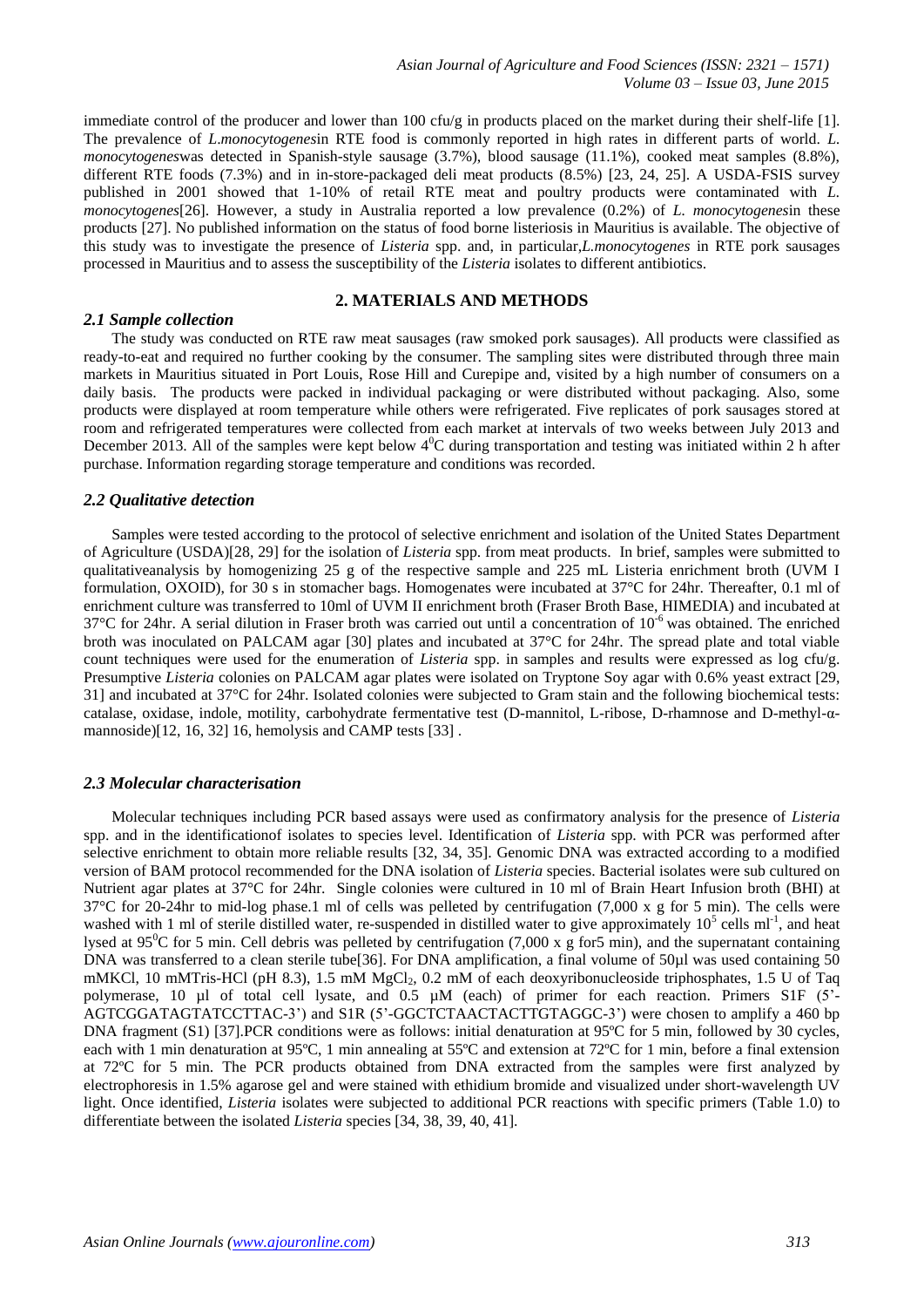| <b>Primers</b>                | <b>Sequences</b>                                             | <b>Species name</b> | <b>Target</b>      |
|-------------------------------|--------------------------------------------------------------|---------------------|--------------------|
| Hly 1(F)<br>Hly $2(R)$        | <b>CGGAGGTTCCGCAAAAGATG</b><br><b>CCTCCAGAGTGATCGATGTT</b>   | L. monocytogenes    | <b>H</b> ly        |
| $\ln 0464$ F<br>$\ln 0464R$   | <b>CGCATTTATCGCCAAAACTC</b><br>TCGTGACATAGACGCGATTG          | L., <i>innocua</i>  | Lin 0464           |
| $liv22-228 F$<br>$liv22-228R$ | <b>CGAATTCCTTATTCACTTGAGC</b><br><b>GGTGCTGCGAACTTAACTCA</b> | L., <i>ivanovii</i> | N-Acetylmuramidase |
| lgr20-246 F<br>lgr20-246R     | <b>CTGCACGATCAAGGTCAATC</b><br><b>CGTATTGCGCACCAGTGATA</b>   | L. grayi            | Oxidoreductase     |

# **Table 1: Primers used for Identification at Species Level**

Sequencing of the isolated strains was carried out by InqabaBiotec (South Africa). Sequences obtained were analyzed through software such as CLC bio and FASTA and compared to the non-redundant nucleotide database at the National Center for Biotechnology Information by using their World Wide Website, and the BLAST (Basic Local Alignment Search Tool) algorithm to find percentage homology of the isolates with known *Listeria* spp.

# *2.4 Antimicrobial susceptibility test.*

The susceptibility of the identified *Listeria* species was tested using the disk diffusion technique as recommended by the Clinical and Laboratory Standards Institute [42] against chloramphenicol (15mg), Clindamycin (2mg), ciprofloxacin (5mg), erythromycin (15mg) and rifampicin (5mg). Bacterial isolates were cultured overnight in Full Fraser broth and spread on PALCAM plates. 5 antimicrobial disks from spring-loaded sealed cartridges containing 50 disks were placed on the plates 20 mm apart. Plates were incubated under microaerophilic conditions at 37°C for 24hr. Inhibition zone around each disk was measured and interpreted according CLSI [43] andFallahet al. [31].Zones of inhibition were measured with a precision caliper to the nearest 0.01 mm.

# *2.5 Statistical analysis*

Minitab 17.0 was used to analyse the log cfu/g in samples and the inhibition zone (mm) of the different antibiotics. Mean and standard deviation were calculated through the Anova table. The Turkey's test was then used to compare mean differences at 5% for prevalence of *Listeria* in samples per region and for antimicrobial test. The differences were considered to be significant at  $P < 0.05$ .

# **3. RESULTS AND DISCUSSION**

# *3.1 Qualitative and quantitative analysis*

55 out of the 90 samples (61.1%) showed presence of *Listeria* spp. 23.1% samples positive for *L.monocytogenes* sausages with the same percentage for *L.innocua.* 7.7% were positive for *L.grayi* and 7.2 % for other *Listeria* spp. The high prevalence of *Listeria* in RTE raw pork sausages may be due to the ubiquitous nature of this microbe, which can contaminate products in slaughterhouses, before or after cooking, or through food contact surfaces and food handlers [44].As expected, the prevalence of *Listeria* species was observed to be significantly higher (P<0.05) in sausages stored at room temperature (Figure 1). Listeria species are known to be able to grow at temperatures between  $1-45^{\circ}\text{C}$  with an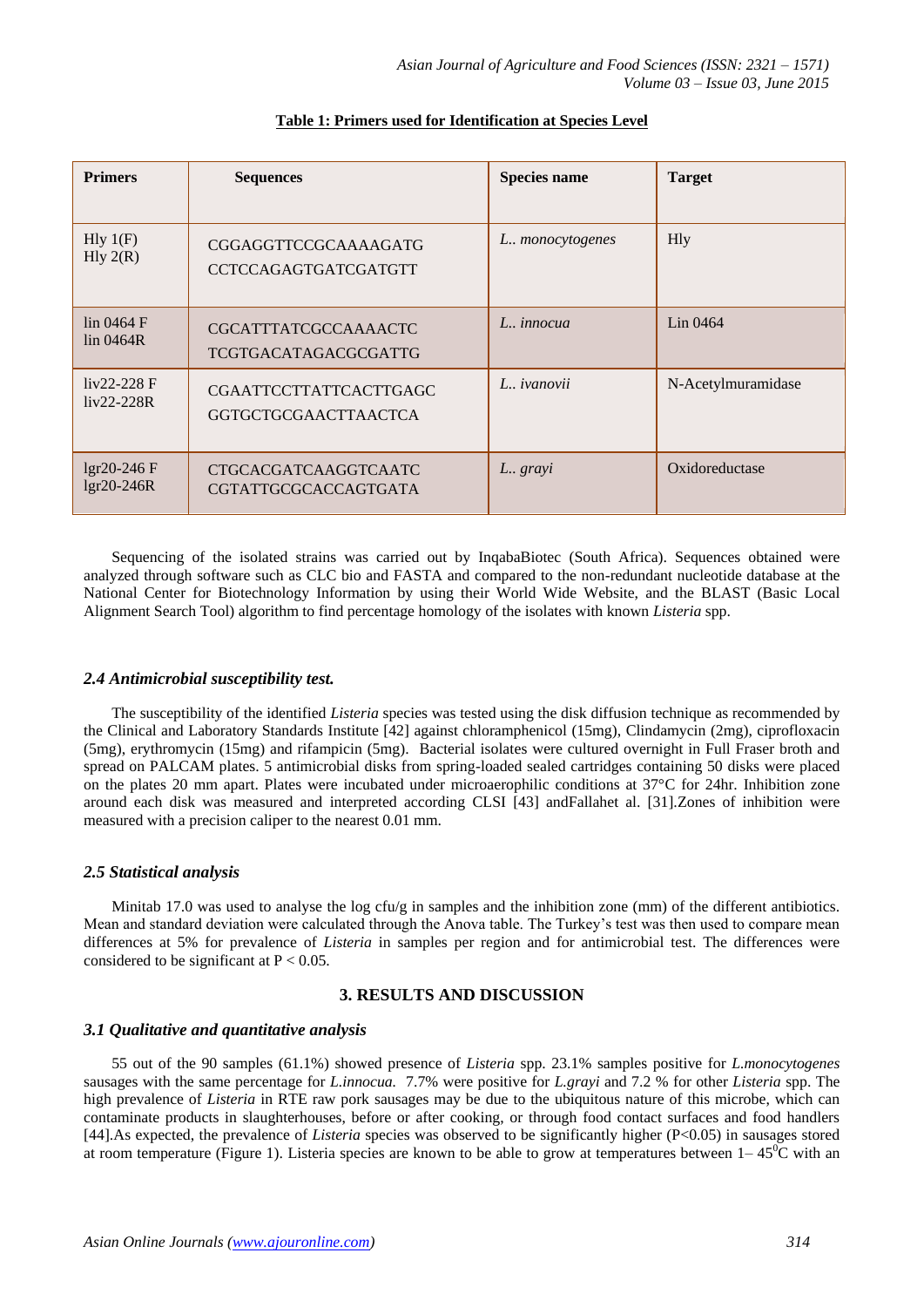optimum between 30-37<sup>0</sup>C. The cfu/g of the samples was within the range  $8 \pm 0.1 \times 10^3 - 8 \pm 0.1 \times 10^4$ cfu/g. This exceeds the limit of100 cfu/g [45] indicating a relatively high level of microbial contamination and poor sanitation.



Figure 1: Mean log cfu/g of *Listeria* in two types of RTE pork sausages from the three different regions and at two storage conditions.

When the mean prevalence of *Listeria* spp. in RTE raw pork sausages per region was compared, the level of contamination was observed to be considerably higher in Port-Louis and Curepipe and lowest in Rose-Hill (Figure 2) for all samples. Several reasons may be attributed to this observation. The average ambient temperature at Port Louis for the months of July-December 2013 was the highest  $(28^{\circ}C)$  as compared to Rose Hill  $(25^{\circ}C)$ . However, Curepipe had the lowest ambient temperature for these months with an average of  $22^{\circ}$ C. The high number of samples containing the bacteria in this case could be related to the poor hygienic conditions both at the level of processing and storage of the products[46].Also, according to Chasseignaux et al [47], cross contamination are generally associated with presence of the bacteria on equipment, processing plants or by the workers themselves leading to variability in level of contamination.



Figure 2: Mean log cfu of *Listeria* level in RTE pork sausages per region. Mean with same letters are significantly similar.

Presumptive colonies were catalase positive, oxidase and indole negative. Motility was observed at room temperature. Identification to species level by carbohydrate fermentative tests, hemolysis and CAMP tests suggested the presence of four *Listeria* species. Fermentation of D-rhamnose, and D-Methyl-α-Mannoside suggested the presence of *L.monocytogenes* and this was further confirmed by a positive hemolysis and CAMP tests with *S.aureus*. Fermentation of L-ribose and a positive hemolysis test indicated the presence of *L.ivanovii*. Carbohydrates metabolized by other isolates suggested the presence of *L.grayi* and *L.innocua*.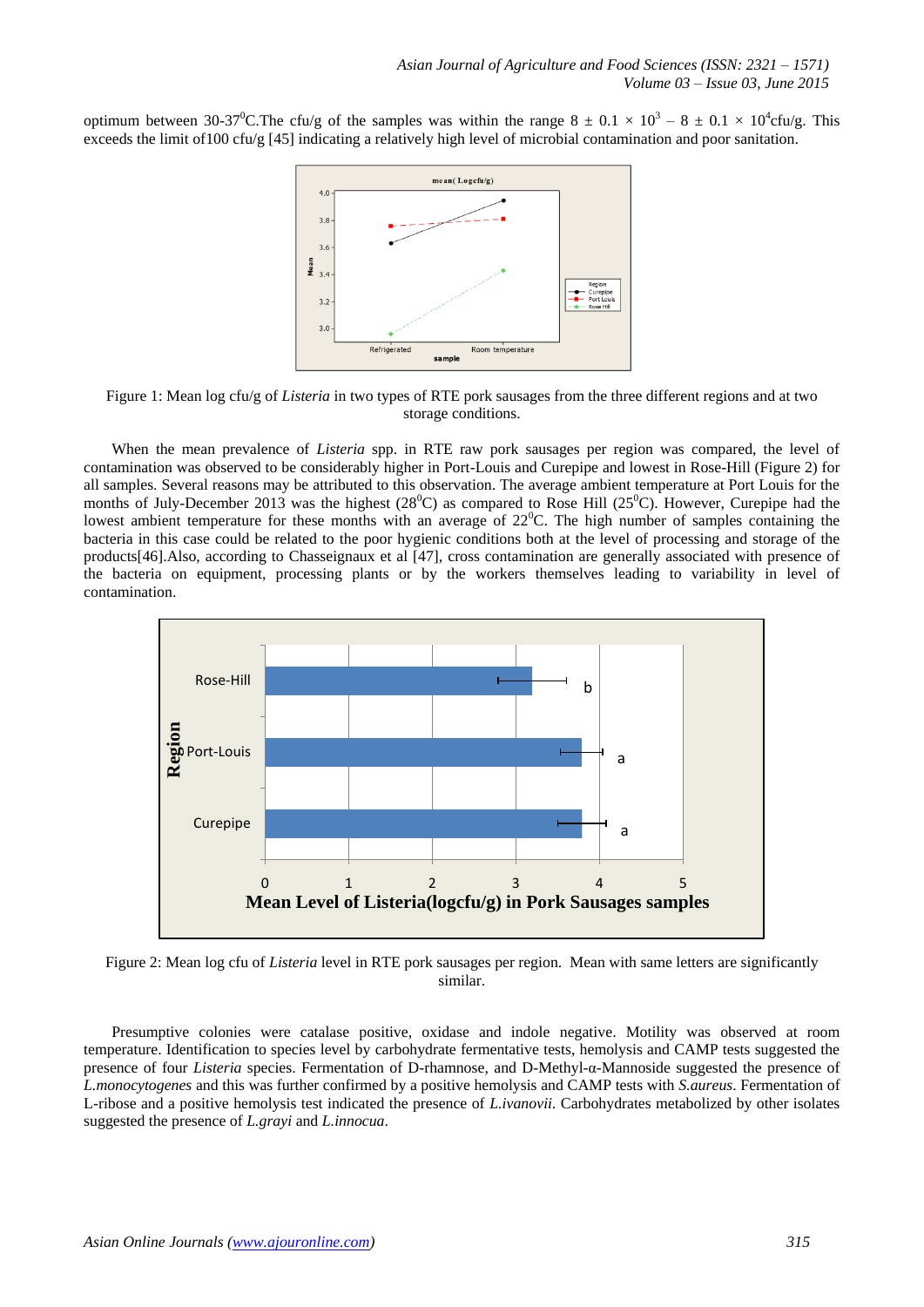## *3.2 Molecular characterisation*

Standard culture methods EN ISO 11290-1 and ISO10560 are still being used to detect *L. monocytogenes*in food. Although these methods are quite far from being 100% effective [48], a primary ambition of an alternative, faster method should be to achieve equivalence with the current standard method. PCR-based methods have shown great potential to fulfill the requirements for fast, specific and sensitive detection of *L. monocytogenes*in food[49]. In this present study, PCR using primers S1 and S2 showed the presence of *Listeria* species in the analysed samples (Figure 3). PCR with primer Liv22-228F and Liv22-228R showed that there was no contamination with *L.ivanovii.*Analysis of the 23S rRNA sequence revealed that the isolates were related to the genus *Listeria*. Analysis of graphical data on CLC bio showed spaced, high and well-shaped peak for sequences from isolated *L.innocua*, crowded, short and irregular peaks for*L.monocytogenes*and *L.grayi*. Pairwise alignment with different species of the genus showed 97% sequence similarity with all the isolates as identified by the biochemical tests, namely *L. monocytogenes, L. innocua* and *L. grayi.*



Figure 3: 1.5% Agarose gel electrophoresis of the products obtained from the amplification of the 23S rRNA of *Listeria species* with primer S1 and S2.

Lane 1, negative control. Lanes 2, 3, 6 & 7, samples from Curepipe (room temperature); Lanes 4 & 5, samples from Curepipe (refrigerated); Lanes 6 & 7 samples from Rose Hill (room temperature); Lanes 8 & 9, samples from Rose Hill (refrigerated); Lanes 10 &11, samples from Port Louis (room temperature); Lanes 12 & 13, samples from Port Louis (refrigerated). Lane 14, positive control: *Listeria innocua.* Lane 15, ladder.

# *3.3 Antimicrobial susceptibility test*

Since the first antibiotic resistant and multidrug-resistant *L. monocytogenes* strains were isolated from patients in 1988 [50], antimicrobial resistant strains were commonly recovered from food, natural environment, and clinical cases of listeriosis. Surveillance of the emerging antimicrobial resistance profiles of *L. monocytogenes* in RTE foods is of utmost importance. The resultsof this study suggested no incidence of antimicrobial resistance in *Listeria* spp., including *L. monocytogenes* strains isolated from RTE raw pork sausages in Mauritius. Zhang et al. [51] reported that *L. monocytogenes*isolates from RTE meat products in the United States were sensitive to gentamicin and trimethoprim. Fallah et al [31] found that *L. monocytogenes*isolates from RTE poultry products sold in Iran were sensitive to ciprofloxacin and tetracycline, and Conter et al. [52] found that *L. monocytogenes*food isolates were sensitive to imipenem, gentamicin,teicoplanin, and fosfomycin and resistant to fusidic acid.All *Listeria* isolates were susceptible to the five antibiotics tested (Table 2). Statistical analysis showed that the susceptibility trend for the three isolates was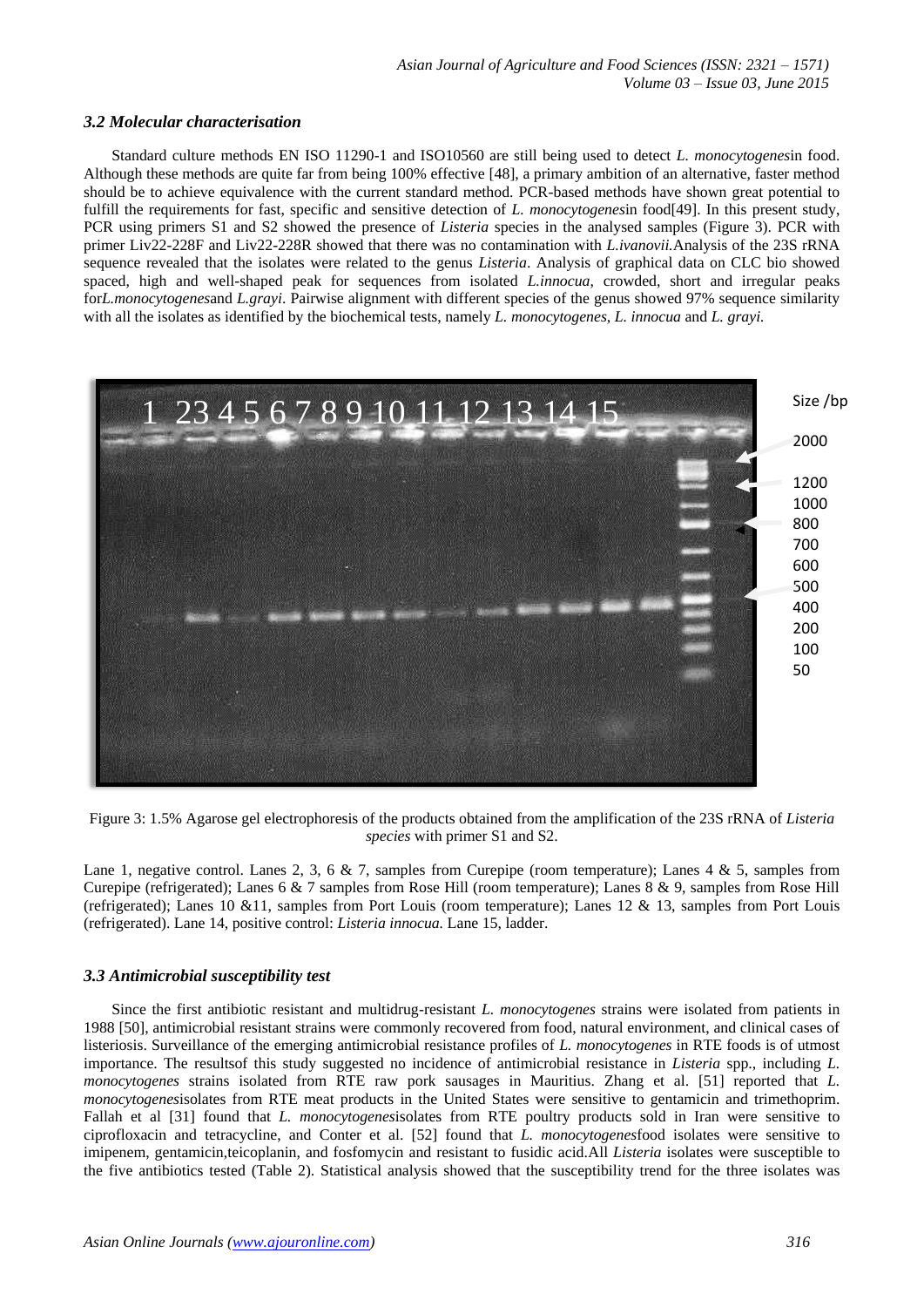similar with *L.innocua* being less susceptible as compared to the other two (Figure 4). Although no antibiotic resistant strains were identified, 25 isolates exhibited intermediate resistance to Ciprofloxacin, 30 to Clindamycin and all isolates exhibited intermediate resistance to Rifampicin. The acquired intermediate resistance to Ciprofloxacin may be related to the excessive use of this antimicrobial in animal feed and as a drug of second choice in the treatment of human diseases [53].Several studies have elucidated that antimicrobial resistance maybe acquired by *L. monocytogenes*via conjugation [54, 55], self-transferable plasmids [50, 56], and vertical and horizontal gene transfer [54].

|                                    | Breakpoints (mm) |              |             | Number of isolates       |              |             |
|------------------------------------|------------------|--------------|-------------|--------------------------|--------------|-------------|
| Antimicrobial agent                | Resistant        | Intermediate | Susceptible | Resistant                | Intermediate | Susceptible |
| Chloramphenicol(30 <sub>µg</sub> ) | $\leq$ 20        |              | >21         | -                        |              | 55          |
| Ciprofloxacin $(5 \mu g)$          | $\leq 16$        | 17-19        | $\geq$ 20   | $\overline{\phantom{a}}$ | 25           | 30          |
| Clindamycin $(2 \mu g)$            | $\leq$ 14        | $15-20$      | $\geq$ 21   | $\overline{\phantom{a}}$ | 30           | 25          |
| Erythromycin $(15\mu g)$           | $\leq$ 13        | 14-22        | >23         | -                        | -            | 55          |
| Rifampicin $(5 \mu g)$             | ≤23              | 24-29        | >30         | $\sim$                   | 55           | -           |





# **5. CONCLUSIONS**

In summary, the research findings of this study showed that ready-to-eat raw pork sausages processed in Mauritius are contaminated with *Listeria* spp. Including,*L.monocytogenes*. The high prevalence of the bacteria detected in the analysed samples may suggest poor hygiene practices at the processing of RTE raw pork sausages a retail level. These foods may also serve as potential vehicles for transmission of virulent *L.monocytogenes* with potential risk of food borne infection and Listeriosis. Results also suggest high level of cross contamination and poor hygiene in food processing and storage environments. Measures to control cross-contamination such as the Hazard Analysis and Critical Control Point (HACCP) should be implemented to identify sources of contamination and to reinforce food safety measures. Regulatory authorities should take measures to improve the microbiological safety of RTE foods, including raw pork sausages.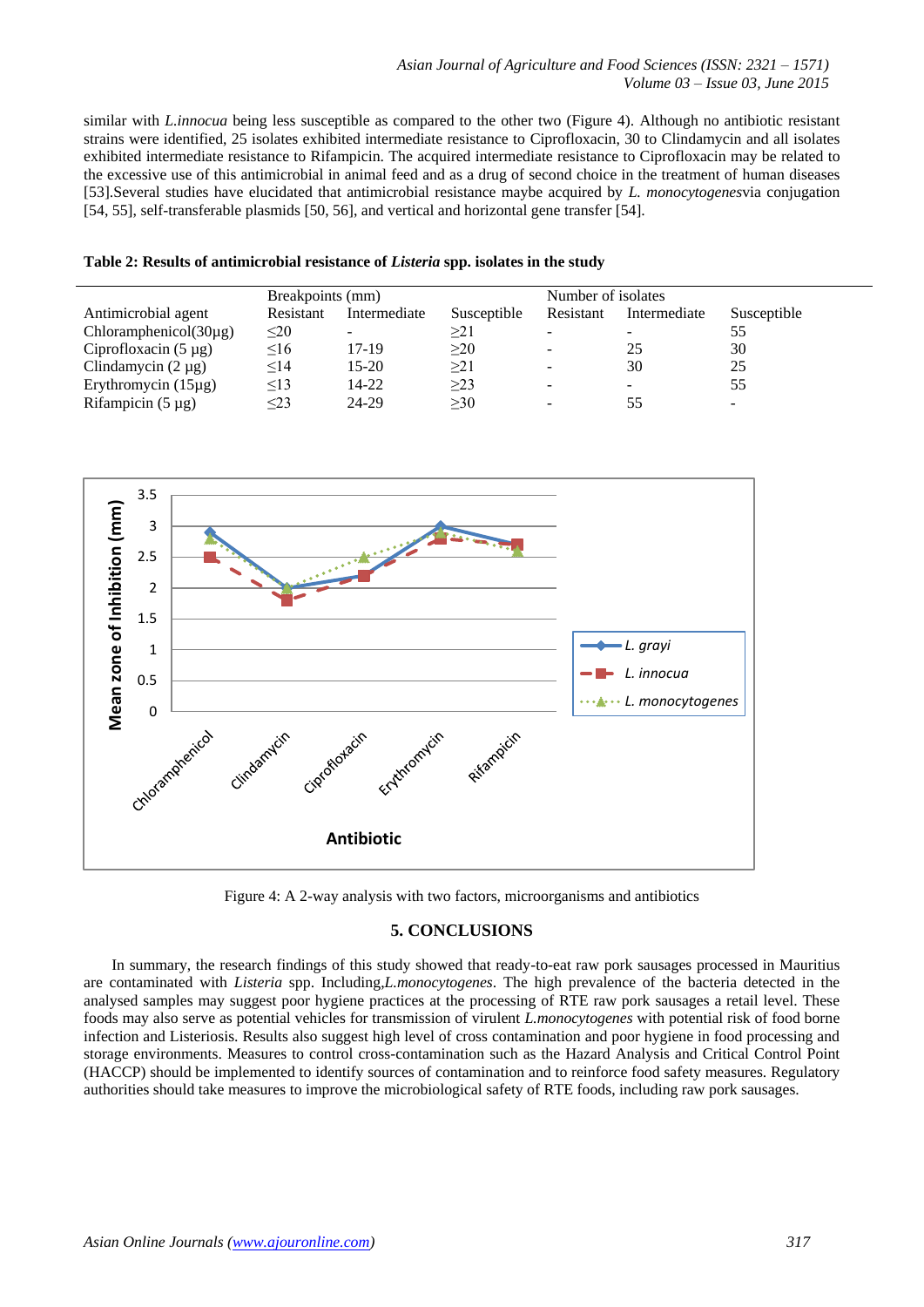# **6. ACKNOWLEDGEMENTS**

This work was supported by a grant from the Faculty of Agriculture, University of Mauritius. The support of the technical staff of the Botany laboratory of the Department ofAgriculture & Food Science, in particular Mrs D. Bhookhun-Seeruttun, is gratefully acknowledged.

# **Conflict of Interest:** None

# **7. REFERENCES**

[1] EC Commission Regulation No 2073/2005 of 15 November 2005 on microbiological criteria for foodstuffs. Official Journal of the European Union, L 338, 1-2626. Available at: http://eurlex.europa.eu/LexUriServ/LexUriServ.do?uri¼CONSLEG: 2005R2073:20060101:EN:PDF. [Accessed 14.08.14].

[2] Gellin BG, Broome CV (1989)Listeriosis. J Am Med Assoc261(9):1313-1320.

[3] Takarada K, Kimizuka R, Takahashi N, Honma K, Okuda K, Kato, T (2004) A comparison of the antibacterial efficacies of essential oils against oral pathogens. Oral.MicrobiolImmunol J Med Sci 2: 209-212.

[4] Siegman-Igra Y, Levin R, Weinberger M, Golan Y, Schwartz D, Samra Z et al. (2002) *Listeria monocytogenes* infection in Israel and review of cases worldwide. Emerging Infectious Diseases 8: 305-310.

[5] Wu L, Zhang XH, Chen H, Yin XL (2008) Neonatal septicemia caused by *Listeria monocytogenes*: report of 6 cases. ZhonghuaErKeZaZhi 46*:* 22-25 (In Chinese).

[6] Jalali M, Abedi D (2007) Prevalence of *Listeria species* in food products in Isfahan, IranInt J Food Microbiol 122: 336-340.

[7] Mead PS, Slutsker L, Dietz V, Mccaig LF, Bresee JS (1999) Food related illness and death in United States. Emerg Infect Dis 5: 607-625.

[8] Low JC, Donachie W (1997) A review of *Listeria monocytogenes*and listeriosis. Vet. J 153: 9-29.

[9] Cummins AI, Fielding AK, Mclauchlin J (1994)*Listeria ivanovii*infection in a patient with AIDS. J Infect 28: 89-91.

[10] Wan Norhana MN, Poole SE, Deeth HC, Dykes GA (2010a). Control of *Listeria monocytogenes*with combined antimicrobials following post-process contamination and extended storage frankfurters at 4ºC in vacuum-packages.J Food Prot 64: 1722-1729.

[11] Wan Norhana MN, Poole SE, Deeth HC, Dykes GA (2010b). Control of *Listeria monocytogenes*with combined antimicrobials following post-process contamination and extended storage frankfurters at 4ºC in vacuum-packages.J Food Prot21: 343-361.

[12] Liu D(2006). Identification, subtyping and virulence determination of *Listeria monocytogenes*an important foodborne pathogen.J Med Microbiol 55: 645-659.

[13] Mclauchin, JRT, Mitchell WJ, Jewell K (2004). *Listeria monocytogenes*and listeriosis: A review of hazard characterisation for use in microbiological risk assessment of foods. Int J Food Microbiol 92: 15-33.

[14] Murphy RY, Hanson RE, Duncan LK, Feze N, Lyon BG (2005) Considerations for post-lethality treatments to reduce *Listeria monocytogenes*from fully cooked bologna using ambient and pressurized steam. Food Microbiol22: 359- 365.

[15] Jemmi T, Stephan R (2006)*Listeria monocytogenes*: food-borne pathogen and hygiene indicator. Rev sci tech Off intEpiz 25(2): 571-580.

[16] Seeliger HPR, Jones D (1986) Genus *Listeria. In:*P.H.A. Sneath, N.S. Mair, M.E. Sharpeand J.G. Holt, eds*.*  Bergey's manual of systemiatic bacteriology. Vol.2. Baltimore, Wiliams& Wilkins: 1235-1245

[17] Warriner K, Namvar A (2009)What is the hysteria with *Listeria*? Trends Food Science Technology 20(6-7): 245- 254.

[18] Rahimi E, Ameri M, Momtaz H (2010) Prevalence and antimicrobial resistance of *Listeria* species isolated from milk and dairy products in Iran. Food Control 21(11): 1448-1452.

[19] McLauchlin J (1997) The identification of *Listeria* spp. International Journal Food Microbiology38(1): 77-81.

[20] Osaili TM, Alaboudi AR, Nesiar, EA (2010). Prevalence of *Listeria* spp. and antibiotic susceptibility of *Listeria monocytogenes* isolated from raw chicken and ready-to-eat chicken products in Jordan.Food Control22: 586-590.

[21] Schuchat A, Swaminathan B, Broome CV (1991) Epidemiology of human Listeriosis. Clinical Microbiology Reviews 4: 169-183.

[22] Alsheikh ADI, Mohammed GE, Abdalla MA (2013) Isolation and Identification of *Listeria monocytogenes* from Retail Broiler Chicken Ready to Eat Meat Products in Sudan.International Journal of Animal and Veterinary Advances 5: 9-14.

[23] Mena C, Almeida G, Carneiro L, Teixeira P, Hogg T, Gibbs PA (2004) Incidence of *Listeria monocytogenes*in different food products commercialized in Portugal. Food Microbiol 21: 213-216.

[24] Vitas AI, Garcia-Jalon,VA (2004) Occurrence of *Listeria monocytogenes*in fresh and processed foods in Navarra (Spain). Int. J. Food Microbiol 90: 349-356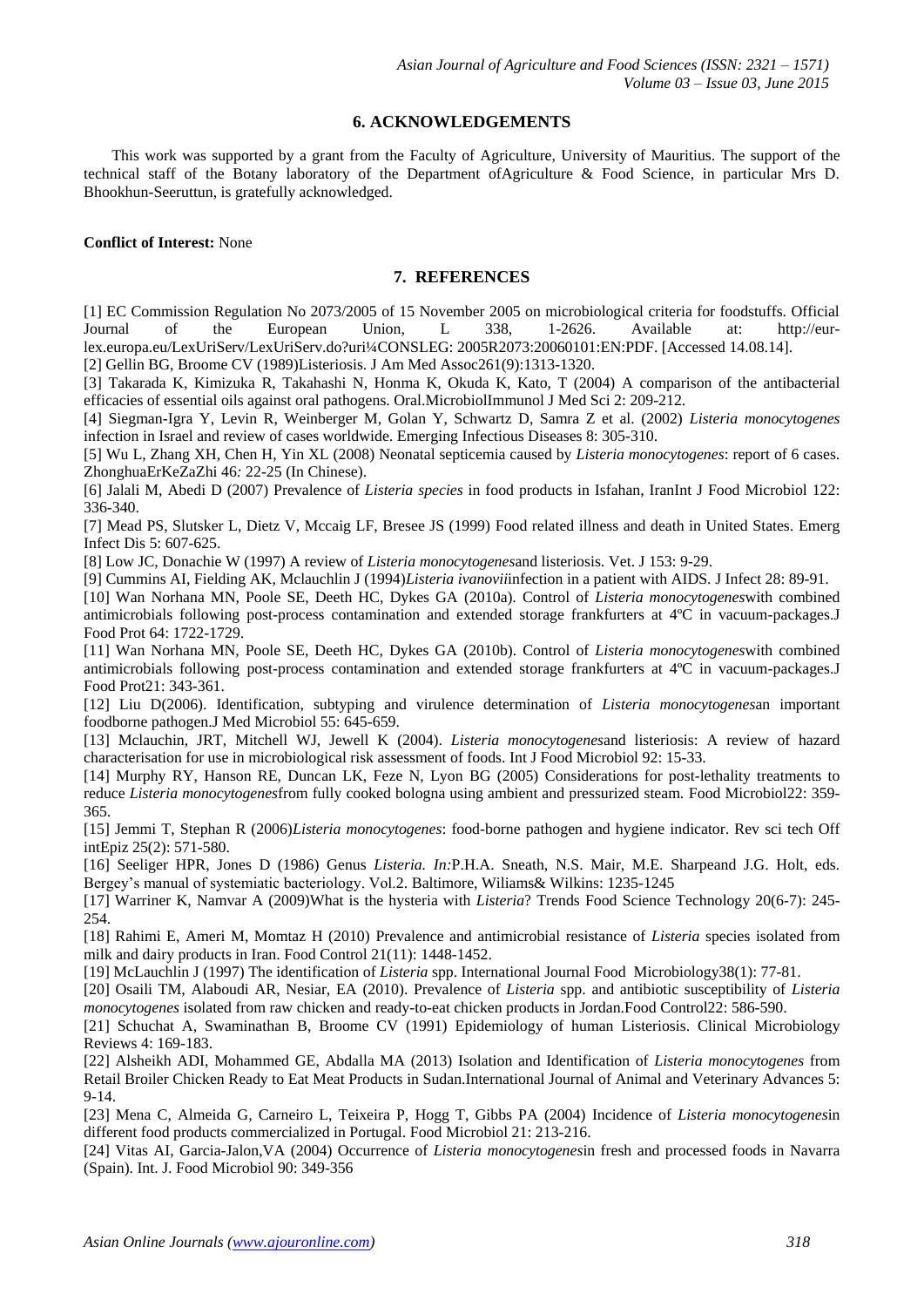[25] Garrido V, Vitas AI, Garcia-Jalon EI (2009) Survey of *Listeria monocytogenes*in ready-to-eat products: Prevalence by brands and retail establishments for exposure assessment of listeriosis in Northern Spain. Food Control 20: 986-991.

[26] Levine P, Rose B, Green S, Ransom G, Hill W (2001) Pathogen testing of ready-to-eat meat and poultry products collected at federally inspected establishments in the United States, 1990 to 1999. J Food Prot 64: 1188-1193.

[27] Ross T, Rasmussen S, Sumner J (2009) Using a quantitative risk assessment to mitigate risk of *Listeria monocytogenes*in ready-to-eat meats in Australia. Food Control 20: 1058-1062.

[28] McClain D, Lee WH (1988) Development of USDA-FSIS method for isolation of *Listeria monocytogenes* from raw meat and poultry. Journal of the Association of Official Analytical Chemists 71: 660-664.

[29] Capita R, Alonso-Calleja C, Moreno B, García-Fernánder MC (2000) Occurrence of *Listeria* species in retail poultry meat and comparison of a cultural/immunoassay for their detection. International Journal of Food Microbiology 65: 75- 82.

[30] Murray EGD, Webb RA, Swann MBR (1926) A disease of rabbits characterized by a large mononuclear leucoctosis, caused by a hitherto undescribed bacillus Bacterium monocytogenes (n.sp). Journal of Pathology and Bacteriology 29: 407-439.

[31] Fallah AA, Saei-Dehkordi SS, Rahnama M, Tahmasby H, Mahzounieh M (2012) Prevalence and antimicrobial resistance patterns of *Listeria* species isolated from poultry products marketed in Iran.Food Control 28: 327-332.

[32] Allerberger F (2002)*Listeria*: growth, phenotypic differentiation and molecular microbiology.FEMS Immunology and Medical Microbiology 35: 183-189

[33] Christie R, Atkins NE, Munch-Petersen E(1944) A note on a lytic phenomenon shown by group B streptococci. Australian Journal of Experimental Biology and Medical Science 22: 197-200.

[34] Bohnert M, Dilasser F, Dalet C, Mengaud J, Cossart P (1992) Use of specific oligonucleotides for direct enumeration of *Listeria monocytogenes* in food samples by colony hybridization and rapid detection by PCR. Res. Microbiol 143: 271-280.

[35] Aznar R, Alarcón B (2003) PCR detection of *Listeria monocytogenes*: a study of multiple factors affecting sensitivity. Journal of Applied Microbiology 95(5): 958-966.

[36] Hitchins AD, Jinneman K (2011) Simultaneous Confirmation of *Listeria* species and L.monocytogenes isolates by real-time PCR. Bacteriological Analytical Manual,Chapter 10 [online][.http://www.fda.gov/Food/FoodScienceResearch/LaboratoryMethods/ucm071400.htm.](http://www.fda.gov/Food/FoodScienceResearch/LaboratoryMethods/ucm071400.htm) [Accessed 25 July 2013].

[37] Paillard D, Dubois V, Ducran R, Nathier F, Guittet C, Caumette P, Quentin C (2003). Rapid identification of *Listeria* species by using restriction fragment length polymorphism of PCR-amplified 23S rRNA gene fragments.Applied and Environmental Microbiology 69(11): 6386-6392.

[38] Liu D, Ainsworth AJ, Austin FW, Lawrence ML (2003) Identification of *Listeria*innocua by PCR targeting a putative transcriptional regulator gene. FEMS MicrobiolLett203: 205-210.

[39] Liu D, Ainsworth AJ, Austin FW, Lawrence ML (2004) PCR detection of a putative *N*-acetylmuramidase gene from *Listeria ivanovii* facilities its rapid identification. Veterinary Microbiology 101(2); 83-89.

[40] Liu D, Lawrence ML, Austin FW, Ainsworth AJ (2005) Isolation and PCR amplification of a species-specific, oxidoreductase-coding gene region in *Listeria grayi*. Canadian Journal of Microbiology 51(1): 95-98.

[41] Huang B, Eglezos S, Brett AH, Smith H, Graham T, Bates J, Savill J (2007) Comparison of multiplex PCR with Conventional Biochemical Methods for the Identification of *Listeria* spp. Isolates from Fodd and Clinical Samples in Queensland, Australia. Journal of Food Protection 7(8): 1874-1880.

[42] Clinical and Laboratory Standards Institute (CLSI) (2006) Performance standards for antimicrobial disk susceptibility tests, 9<sup>th</sup> ed. Wayne, PA: CLSI. Approved standard Document M2-A9.

[43] Clinical and Laboratory Standards Institute (CLSI) (2007) Disk diffusion Supplemental Tables. Wayne, PA: CLSI. Document M100-S17.

[44] Farber JM, Peterkin PI (1991)*Listeria monocytogenes*, a foodborne pathogen. Microbiol Rev 55: 476–511.

[45] Micreos Food Safety (2012)*Listeria*:Health and Continuity threat[online]. Available from http://www.micreosfoodsafety.com/en/listex-listeria.aspx. [Accessed 10 February 2014].

[46] Wesley IV, Larsen S, Hurd HS, McKean JD, Griffith R, Rivera F (2008) Low prevalence of *Listeria monocytogenes* in cull sows and pork. Journal of Food Protection71(3): 545-549.

[47] Chasseignaux E, Toquin MT, Ragimbeau C, Salvat G, Colin P, Ermel G (2001) Molecular epidemiology of *Listeria monocytogenes* isolates collected from the environment, raw meat and raw products in two poultry and pork processing plants.Journal of Applied Microbiology 91(5): 888-899.

[48] Donnelly CW (2001)*Listeria monocytogenes*: a continuing challenge. Nutrition Reviews 59: 183–194.

[49] Kaclıkova E, Pangallo D, Drahovsk H, Oravcova K, Kuchta T (2003)Detection of *Listeria monocytogenes*in food, equivalent to EN ISO 11290-1 or ISO 10560, by a three-days polymerase chain reaction-based method. Food Control 14: 175–179.

[50] Poyart-Salmeron C, Carlier C, Trieu-Cuot P, Courtieu AL, Courvalin P (1990) Transferable plasmid-mediated antibiotic resistance in *Listeria monocytogenes.*Lancet 335: 1422-1426.

[51] Zhang Y, Yeh E, Hall G, Cripe J, Bhagwat AA,&Meng J (2007) Characterization of *Listeria monocytogenes* isolated from retail foods. Int J Food Microbiol 113: 47–53.